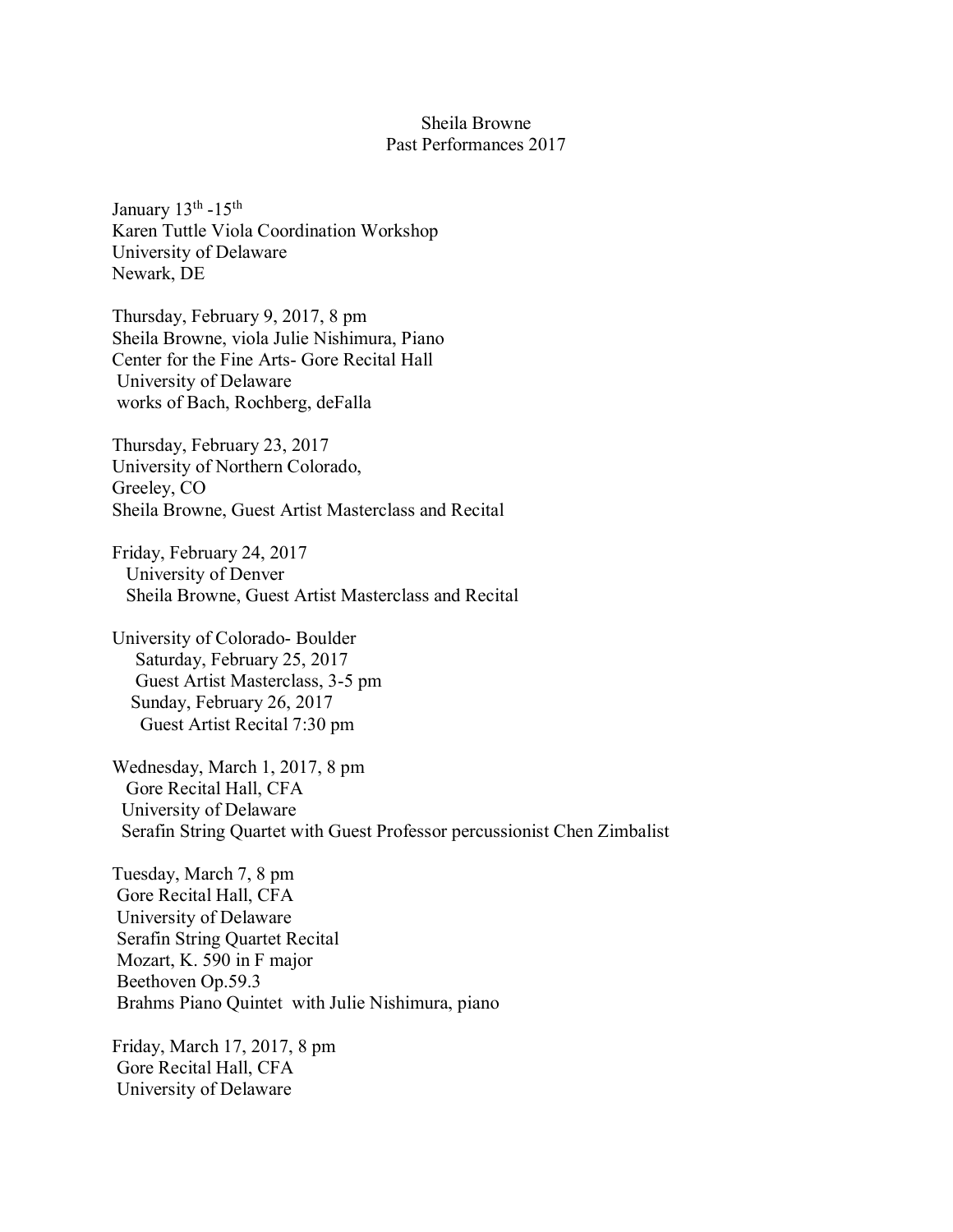Calidore String Quartet recital with guest violist Sheila Browne Works of Mendelssohn, Mozart c minor viola Quintet

Serafin String Quartet Residency April 4-7, 2017 Blair School of Music Vanderbilt University Nashville, TN

Thursday, April 20th, 2017 at 8 pm Gore Recital Hall, CFA University of Delaware Fire Pink Trio in Recital with guest Larry Stomberg, cello works of Adam Berenson, Lyle Mays

Fire Pink Trio Recital Friday, April 21st, 2017 at 8 pm Settlement Music School- Mary Louise Curtis Branch Philadelphia, PA including a new work of Adam Berenson writtten for the Fire Pinks: www.adamberenson.com Lyle Mays, Gubaidulina

Fire Pink Trio Recital Sunday, April 23rd, 2017 at 3 pm Cabrini University Concert Series Radnor, PA

Wednesday, April 26th, 2017 at 8 pm Gore Recital Hall, Center of Fine Arts University of Delaware Calidore and Serafin string quartets playing Mendelssohn Octet

Saturday, May 6 DePaul University Chicago, IL Verklaerte Nacht and Eine Kleine Nachtmusik Janet Sung, Nick diEugenio violins, Sheila Browne, Suzanne Russo, violas

Sunday, May 7th, 2017 at 3 pm DePaul University Chicago, IL Verklaerte Nacht, Eine kleine Nachtmusik

Monday, May 8th 2017 WFMT Live Radio recital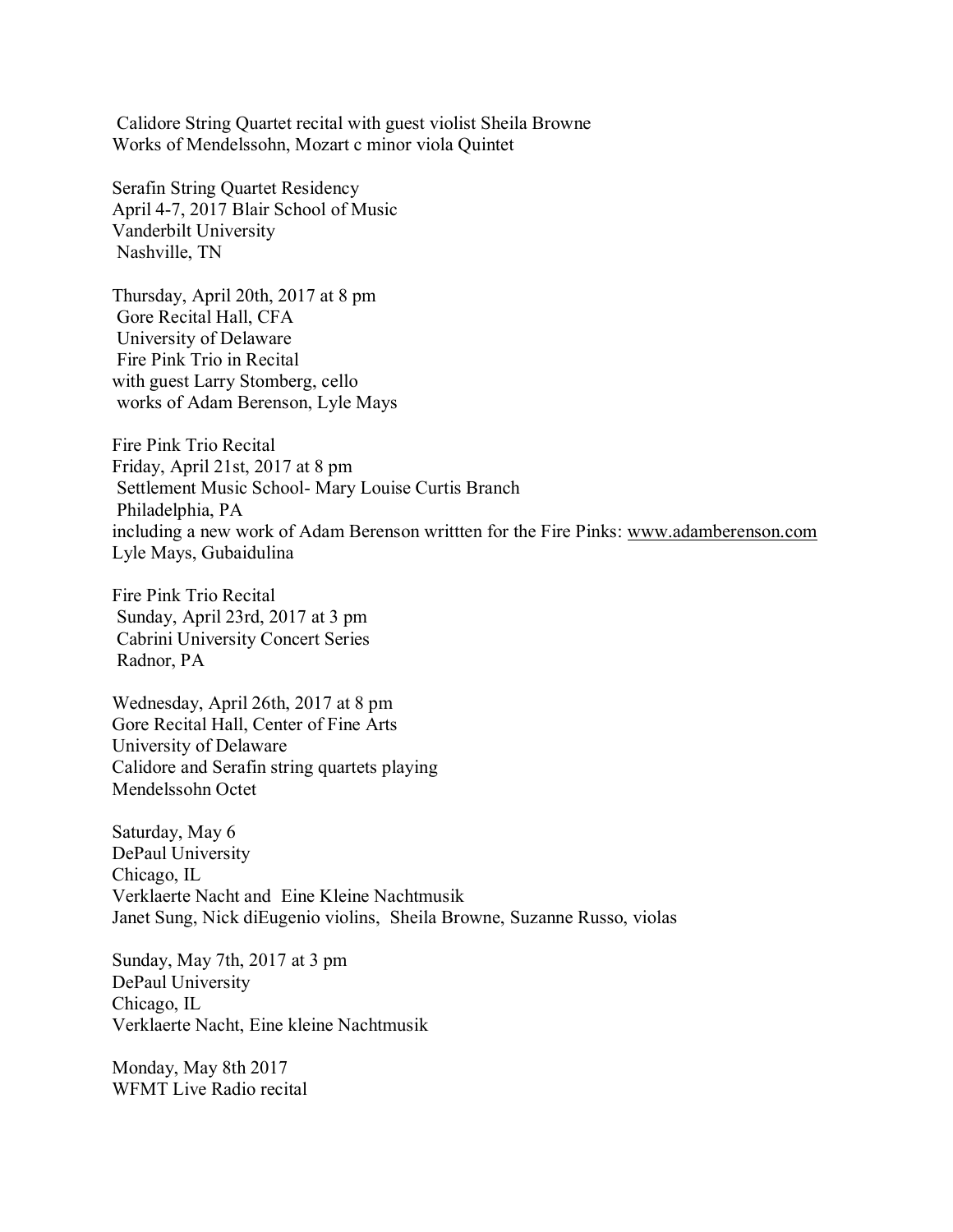Chicago, IL

Tuesday, May 9th, 2017 at 7:30 p.m. Cokesbury Concert Series presents Serafin String Quartet Program includes Mozart String Quartet in F Major, K. 590 and Beethoven String Quartet in C Major, Op. 59, No. 3. Cokesbury Village, 726 Loveville Rd, Hockessin, DE 19707

Saturday, May 20th, 2017 at 8 pm Arts @ Trinity Wilmington, DE Serafin String Quartet Hugh Sung, Piano Works of Italian Serenade- Wolff, Mozart String Quartet K. 590, Dvorak Piano Quintet

Friday, May 26th, 2017 at 8:00 p.m. Premier Centre for the Arts presents Serafin String Quartet Program includes Mozart String Quartet in F Major, K. 590 and Beethoven String Quartet in C Major, Op. 59, No. 3. 110 Union Street, Milton, DE Tickets On Sale Now! General Admission: Adults \$20 Students/Seniors \$15 Reserved Seating: Adults \$25, Students/Seniors \$20 Purchase Tickets: http://bit.ly/2ne2mfC

Friday, June 9th- Sunday, June 11th, 2017 Karen Tuttle Viola Workshop at NYU Director, Stephanie Baer Faculty: Sheila Browne, Susan duBois, Jeffrey Irvine, Michelle LaCourse, Karen Ritscher, Lynne Ramsey, Carol Rodland.

June 21st-25th, 2017 Techne Music Fest Bethlehem, PA www.Technemusic.org Tim Schwartz, director Timothy Schwartz, Sheila Browne, Larry Stomberg, faculty playing Mendelssohn Octet with the Diaz Trio: Andres Cardenes, violin, Roberto Diaz,viola, Andres Diaz, cello

Sunday, June 25th - Saturday, July 9th, 2017 Green Mountain Chamber Music Festival Burlington, VT www.gmcmf.org

Friday, July 23rd - Thursday,27th, 2017 Karen Tuttle Viola Workshop at New York University- Prague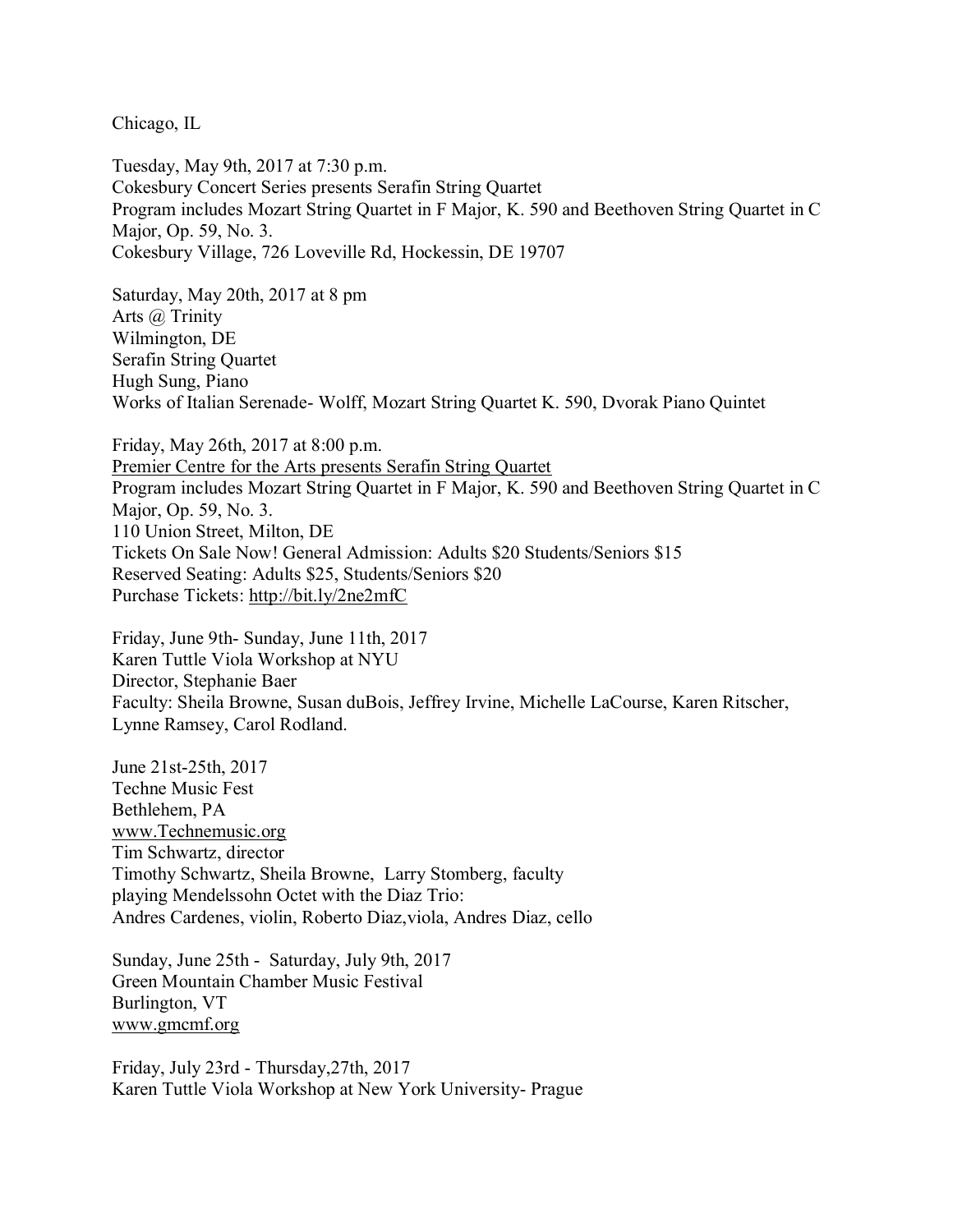Czech Republic www.steinhardt.nyu.edu/music/strings/programs/summer/tuttleprague co-Directors Stephanie Baer, Sheila Browne, Karen Ritscher Faculty: Sheila Browne, Susan DuBois, Karen Ritscher

Saturday, July 29th - Saturday, August 5th, 2017 Master Players International Festival University of Delaware Newark, DE

Wednesday, September 6, 2017 Cokesbury Concert Series presents Serafin String Quartet Featuring Mendelssohn String Quartet in e minor, Op.44#2, Haydn String Quartet, Op. 74, No. 3, "Rider" and Still "Danzas de Panama" for string quartet Cokesbury Village, 726 Loveville Rd, Hockessin, DE 19707

Friday, September 8th, 2017 at 3 p.m. Lodge Lane Wilmington, DE Sheila Browne, viola Julie Nishimura, piano Works by Piazzolla, Bartok and Bach

Saturday, September 9, 2017 at 7:00 p.m. Music at the Gate presents Serafin String Quartet Featuring Higdon "Amazing Grace"; Barber "Adagio" for String Quartet in B Minor, Op. 11; Still "Danzas de Panama" for string quartet; and Mendelssohn String Quartet in e minor, Op.44 no. 2 St. Mary Gate of Heaven Church, 103-12 101st Ave, Ozone Park, Queens, NY 11416 Free, Donations Appreciated

Friday, September 22, 2017 at 8:00 p.m. Premier Centre for the Arts [presents](http://www.pcade.com/) Serafin String Quartet Milton Theatre, 110 Union Street, Milton, DE Tickets On Sale Now! General Admission: Adults \$20 Students/Seniors \$15 Reserved Seating: Adults \$25, Students/Seniors \$20 [Purchase](https://www.ticketfly.com/purchase/event/1499745?_ga=2.191823725.691497727.1496670181-683542998.1496670179) Tickets

Saturday, Sept. 23rd, 2017 at 8 p.m. University of Delaware Faculty Gala Performance Sheila Browne, Viola Julie Nishimura, piano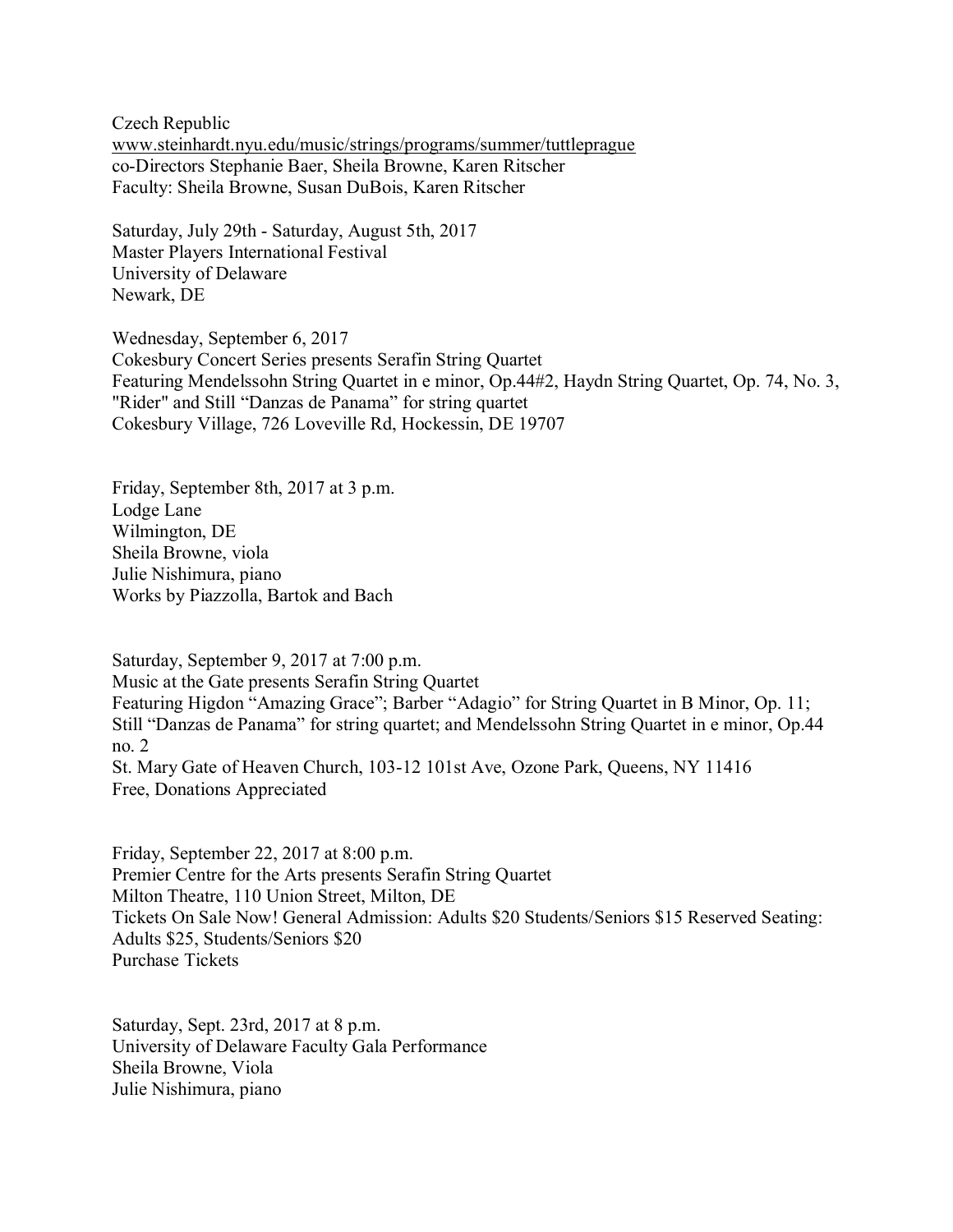Works by Piazzolla and Beethoven Mitchell Hall Newark, DE 19716

Thursday, September 28, 2017 at 8:00 p.m. [University](http://www.music.udel.edu/) of Delaware presents Serafin String Quartet joined by Blair String Quartet A Sublime Strings Series Concert Featuring Mendelssohn Octet for Strings The University of Delaware's Roselle Center for the Arts: Gore Recital Hall 130 Amstel Avenue, Newark, DE, 19716 Tickets: Adults, \$15; Srs/UD Staff & Alum, \$10; Students, \$5 Special Offer: Buy a ticket for any one or all of Sublime String performances and bring a friend for free!

Saturday, October 7, 2017 at 7:30 p.m. The Arts at Trinity present Serafin String [Quartet](http://theartsattrinity.org/) Featuring Haydn String Quartet in G Minor, Op. 74, No.3 "Rider"; Still "Danzas de Panama" for string quartet; and Mendelssohn e minor Op. 44, No.2 Trinity Episcopal Church, 1108 N. Adams Street, Wilmington, DE 19801 Free, donations appreciated [www.theartsattrinity.org](http://www.theartsattrinity.org/)

Friday, October 13th, 2017 - Saturday, Oct 14th 2017 Residency with Sheila Browne at University of Virginia, Charlottesville Recital at 8 p.m. Friday, Karen Tuttle Masterclasses Saturday Julie Nishimura, piano

Sunday, October 22nd, 2017 SUNY- Fredonia Guest Artist Masterclass (featuring teaching techniques of my undergraduate teacher at Juilliard, Karen Tuttle) and Recital. Sheila Browne, viola Scott St. John, violin Mendelssohn Octet

Wednesday, October 25th, 2017 at 8 p.m. Center for the Arts, Gore Recital Hall University of Delaware Recital Sheila Browne, viola Julie Nishimura, piano Thursday, November 2nd at 2 PM New England Conservatory